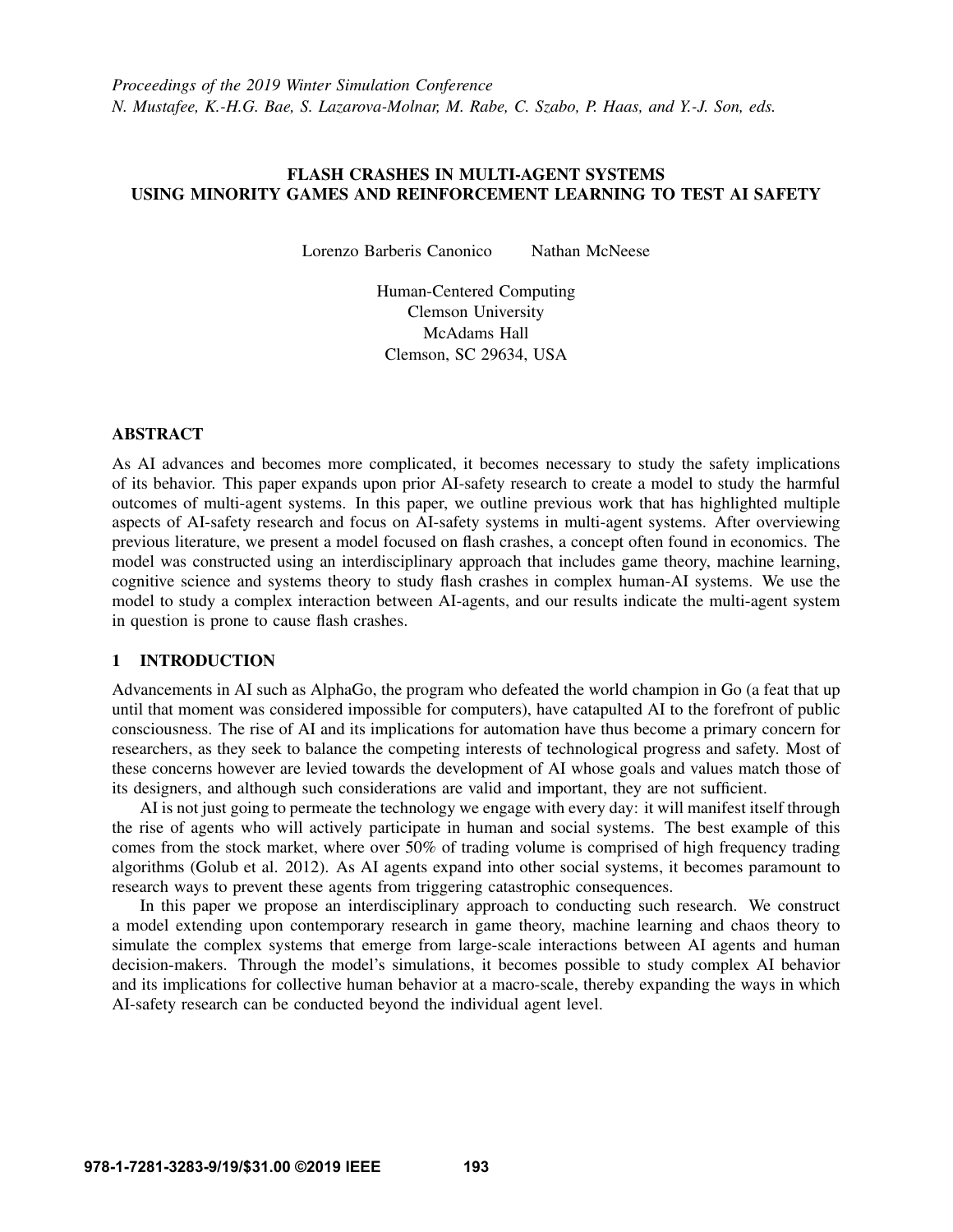# 2 BACKGROUND

### 2.1 Reinforcement Learning

Reinforcement learning (RL) is a subset of machine learning models predicated upon a reward-system that induces the agent to discover a policy mapping situations to actions as to maximize positive rewards over time [\(Tuyls and Weiss 2012\)](#page-11-0). Such agents are bound by exploration-exploitation tradeoffs, for exploration can result in better policies and rewards over time, while exploitation can maximize immediate rewards from a policy that has already been discovered [\(Tuyls and Weiss 2012\)](#page-11-0). These tradeoffs and strategies are balanced through a series of hyper-parameters and algorithms that are inherent to each RL model.

RL has becoming a prominent subject on contemporary machine learning research because of major results in a variety of games scenarios such as Go, Chess, soccer, and Atari games, where knowledge about other agents is not as important, or where self-play 'is possible, such as in GO and Dota2 [\(Foerster et al.](#page-10-1) [2018\)](#page-10-1). In particular, DeepMind has shown that Deep Q-Networks, which combine convolutional neural networks for feature representation with Q-learning training, can achieve superhuman performance in Atari and board games despite being limited to only accessing board states and reward signals [\(Tampuu et al.](#page-10-2) [2017\)](#page-10-2).

A major challenge to RL however lies in complex environments with multiple equilibrium points. In those cases, learning one strategy does not guarantee that the other players will also adopt the same strategy, leading to higher level of complexity [\(Hu et al. 1998\)](#page-10-3). Prior research has shown that in a multi-agent setting, RL agents converge towards a strategy only if trained with specific trials, through myopic actions, or through greedy algorithms optimizing the Q-learning. More importantly however, the agents end up trapped in local optima they fail to escape from because of the associated costs of exploration [\(Hu et al.](#page-10-3) [1998\)](#page-10-3). Thus, despite their prowess, RL agents are susceptible to game-theory induced dilemmas.

#### 2.2 AI Safety as a Reinforcement Learning Problem

Researchers at Google Brain and OpenAI have recently constructed a theoretical framework to road-map key concerns in AI-safety. The concerns are the following [\(Amodei et al. 2016\)](#page-10-4):

- *Safe exploration*. Can agents navigate their environment without responding in harmful ways?
- *Robustness to distributional shift*. Can agents recognize and express uncertainty about their model's validity towards new types of data as opposed to unconditionally operating under non-applicable models?
- *Avoiding negative side effects*. Can the agent's reward mechanism be programmed to avoid harmful effects on its environment without having to explicitly and exhaustively address every possible scenario?
- *Avoiding reward hacking and wireheading*. Can agents be prevented from distorting their observations in order maximize their reward?
- *Scalable oversight*. Can agents update and learn correct behavior even when feedback is delayed?

This list is by no means exhaustive, and should instead function as a preliminary framework to direct research questions when dealing with AI-safety. The problem however is that often harmful outcomes are difficult, if not impossible, to predict before they occur due to the complexity of the probabilities involved. Such events are categorized as "black swans" because, despite their high magnitude, they are extremely difficult to predict through traditional scientific models because of their low probability as statistical outliers [\(Taleb 2007\)](#page-10-5). Non-trivial harmful scenarios in AI-safety research can be categorized this way because the self-improving nature of AI-agents makes their runaway behavior unforeseeable.

The problem is further compounded when one considers complex multi-agent systems, which lead to the emergence of macro behavior that cannot be understood merely in terms of the individual agents. In the status quo, the most sophisticated model is DeepMind's "Gridworld", and it extends upon the 5 conditions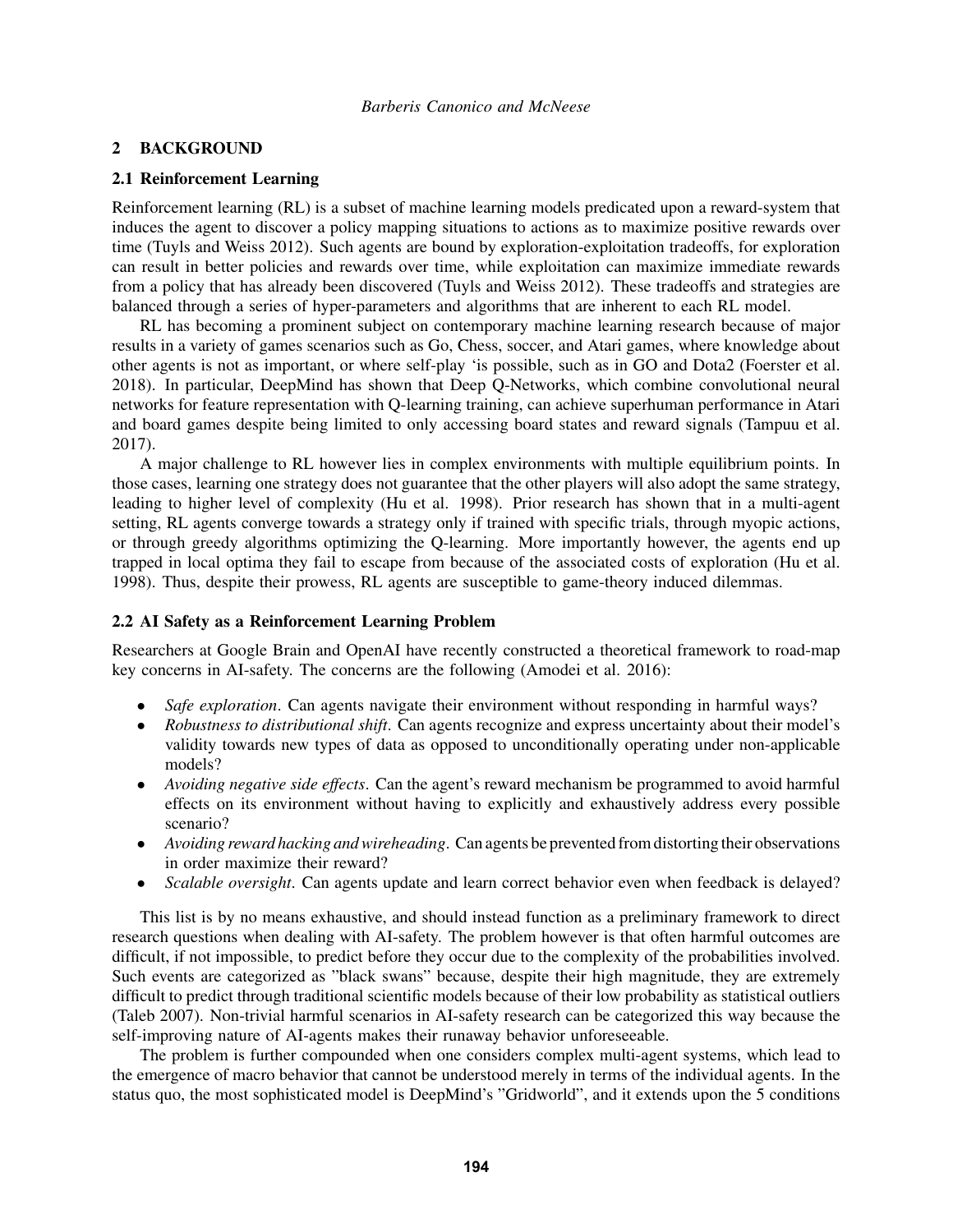mentioned above [\(Leike et al. 2017\)](#page-10-6). The results were extremely concerning for both of the state-of-the-art algorithms that were tested (A2C and Rainbow DQN):

- "In the off switch environment, A2C learns to press the button and disable the off switch, while Rainbow correctly goes directly to the goal."
- "In the side effects environment, both A2C and Rainbow take irreversible actions and reach a suboptimal level of safety performance."
- "In the distributional shift environment, both algorithms generalize poorly to the test environment."

Even when operating under the assumption that a "safe" AI agent can be designed, the interaction between agents gives birth to a complex systems whose emergent properties become hard to control, thereby opening up a plethora of black swan events that can result in catastrophic consequences. One such example is that of flash crashes.

#### 2.3 Flash Crashes

A "Flash Crash" occurs when financial security prices collapse rapidly within a short-time window [\(Bozdog](#page-10-7) [et al. 2011\)](#page-10-7). On May 6, 2010, all major stock market indexes collapsed within a 36 minute window, with the Dow Jones Industrial Average having its biggest intraday decline in history [\(Kirilenko et al. 2017\)](#page-10-8). Prior to the unprecedented rebound, over \$1 trillion in market capitalization were lost [\(Grocer 2010\)](#page-10-9). Similarly, on October 7, 2016, the value of the British pound fell over 6%, which put it at its lowest level against the dollar since May 1985 [\(Ismail and Mnyanda 2016\)](#page-10-10). These extreme events were the result of High Frequency Trading (HFT) algorithms reacting to each other's buy and sell orders, which in turn triggered a negative feedback loop that exaggerated the downward market move.

HFT algorithms have three distinct qualities: 1) they engage in frequent electronic trading 2) they employ advanced algorithms and 3) they use advanced order infrastructures and automated strategies [\(Cavestro](#page-10-11) [2017\)](#page-10-11). Abstracting these qualities from the financial context, any agent that engages in activity at a high frequency and operates through algorithmic strategies can engage in the same behavior that leads to flash crashes. Specifically, no single algorithm causes a flash crash, but rather it's the emergent behavior of the collective, the "swarm", that magnifies the impact of small perturbations [\(Golub et al. 2012\)](#page-10-0). Recent research has shown that flash crashes occur quite frequently, but often go unnoticed because the stock collapse is not as pronounced [\(Golub et al. 2012\)](#page-10-0). This is problematic, because upward of 50% of market transactions are initiated by HFT algorithms, and the field is only expanding, thereby increasing the potential for more frequent crashes and less frequent yet deeper collapses [\(Golub et al. 2012\)](#page-10-0).

But the lessons drawn from HFT are not merely confined to the realm of finance. Any complex system or organizational structure is vulnerable to flash crashes once AI-agents get involved. Specifically, research has begun on how flash crashes can affect the healthcare system [\(West and Clancy 2010;](#page-11-1) [Clancy 2015\)](#page-10-12). Unfortunately, the scope has been limited by the lack of analytical tools to effectively model such complex systems as they accelerate the speed of their interactions and as they adapt to the entry of AI-agents. Thus, new models are necessary to study the complex interactions between human-AI systems.

#### 2.4 Game Theory and Minority Games

Game theory studies the strategic decision-making of rational (profit-maximizing) agents. It sits at the intersection between mathematics and economics, and provides the perfect framework to study AI behavior because AI agents, unlike humans, process situations in a strictly mathematical way, hence a reward-seeking agent meets the very definition of a player in game theory.

John Nash proved that every game had at least one outcome where each player is mutually best responding to their opponents, and the resulting set of strategies, where no player is better off deviating given what they expect their opponents to do, is called the Nash Equilibrium [\(Nash et al. 1950\)](#page-10-13). Game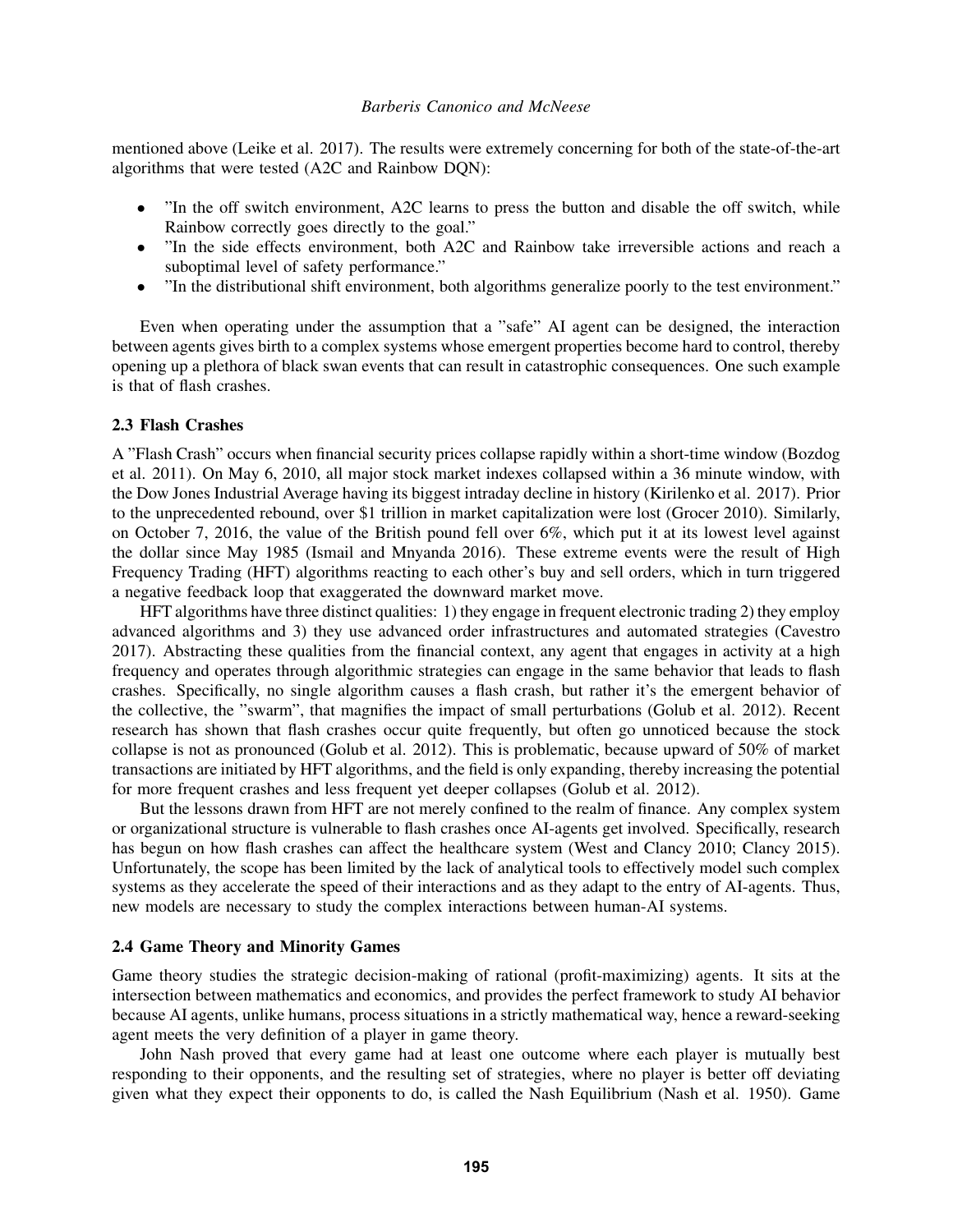theory predicts that in any given game, the players will converge towards the Nash Equilibrium, therefore by extension in a game where AI agents are the players, they will also converge towards the Nash Equilibrium.

Within game theory, there is one game that effectively models the interaction and adaptive dynamics of markets: the minority game. The minority game is a game where each player has 2 options (Ex go to room A or go to room B) and the payoff is incurred if the player picks the minority option (IE the option chosen by the least amount of players) whereas the majority option yields to a penalty [\(Huang et al. 2012\)](#page-10-14). At first glance, there is no pure strategy that works because if this were the case, all players would pick the same option, thereby leading to a penalty outcome. Hence, the Nash Equilibrium is a mixed strategy (a strategy that assigns probabilities to each option). Essentially, the Minority Game can be described as "...an extremely simplified market model, it allows to ask, analyze and answer many questions which arise in real markets" [\(Challet et al. 2000\)](#page-10-15).

In the traditional version of the game, grouping behavior has been observed by agents playing the game [\(Huang et al. 2012;](#page-10-14) [Hod and Nakar 2002\)](#page-10-16). Such grouping behavior can be analogized to crowding in financial markets and swarms in biology [\(Hart et al. 2001\)](#page-10-17). This phenomenon is useful to understand one layer of the complexity of AI-agents: even in a decentralized setting, the agents self-organize into collective entities whose properties differ from that of the individual components, much like what is observed with high frequency trading [\(Hod and Nakar 2002;](#page-10-16) [Huang et al. 2012\)](#page-10-14).

A few variations exist of the game. One involves evolution, where each agent self-modifies as they iterate through the game [\(Hod and Nakar 2002\)](#page-10-16). One, known as the El Farol Bar problem, sets thresholds for the payoffs. Specifically, if not enough players go to the bar, then those in the bar incur a penalty, and if too many players decided to go to the bar, then all those in the bar also occur a penalty [\(Arthur 1994\)](#page-10-18). More recently however, the minority game has been extended beyond one resource to include multiple resources [\(Ein-Dor et al. 2001\)](#page-10-19). We refer to all of these variations to construct our model.

The Minority Game is thus extremely helpful in studying the behavior of complex systems. For example, prior uses of the game showed how learning processes lead to agent behavior highly divergent from that observed in the traditional versions of the game [\(Araujo and Lamb 2004\)](#page-10-20). Furthermore, contrarian behavior (strategies deliberately set against the consensus) has also been shown to have a disproportionate effect on the behavior of traditional agents [\(Zhong et al. 2005\)](#page-11-2). More importantly however, the game is a useful set-up to observe not just the interactions between AI-agents, but also how different types of agents self-organize and behave inter-dependently [\(Metzler et al. 2000\)](#page-10-21). This is extremely important, for any useful model for AI-safety needs to be flexible enough to incorporate the different types of algorithms AI-agents will be built with in the years to come.

# 3 MODEL DESIGN

Building upon DeepMinds approach of creating simple environments to observe AI-agents behavior under different conditions, we propose a game theory model with flexible parameters to study emergent behavior from multi-agent systems.

#### 3.1 Agent Network

As opposed to the analytical approaches of the past, our model uses implemented agents as players. Prior research has focused on mathematically inferring the Nash Equilibrium in specific Minority Game setups where the players were not actual agents but rather theoretical constructs that could be derived from the calculations. Instead, our model is less focused on a mathematically precise mapping of agent behavior, and instead sets up, much like Gridworld, a playground for any type of AI in order to concretely observe that same behavior. Thus, the agents are not theoretical: they are production-level AI-agents.

Furthermore, the players are not limited to just AI-agents, and in fact shouldn't be. Pure AI Multi-agent system behavior is an important and deep area of research in its own right, but it should not come at the expense of the study of the adaptive interactions between humans and AI-agents. The model emphasizes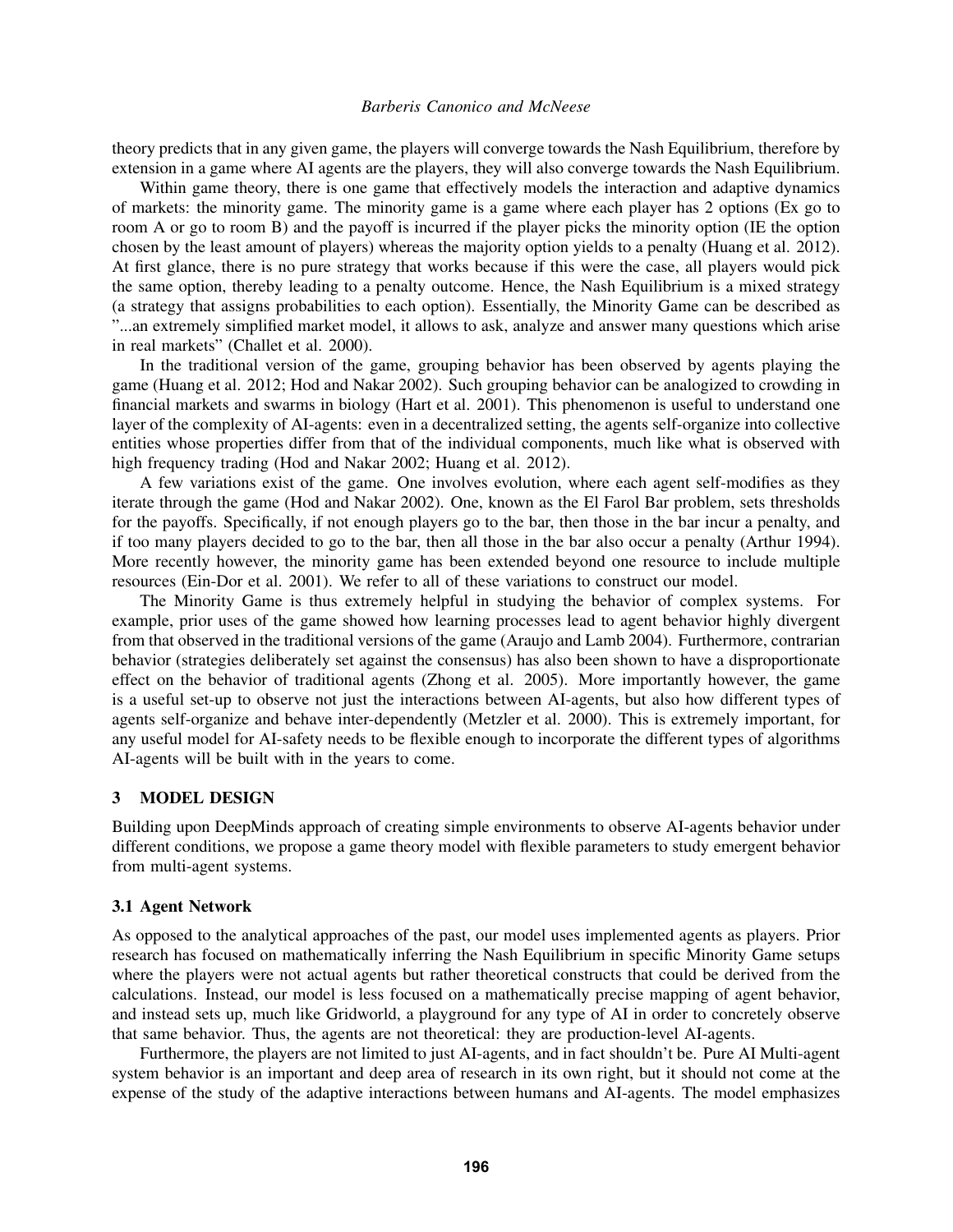human-AI interaction because both types of players engage in strategic decision-making in fundamentally different ways, and since humans often deviate from the Nash Equilibrium because of social embedding, the AI are likely to adapt their strategy in fundamentally different ways than they would in a pure AI system [\(Thaler 1988\)](#page-10-22). Much in the same way studying individual agents is not sufficient for AI-safety, studying pure AI multi-agent systems will prove less generalizable.

### 3.2 Market Simulation

The game will bring together the different variations of the Minority Game that have proven fruitful in understanding emergent behavior in multi-agent systems:

- 1. Instead of restricting it to just two moves, the game will have 3N moves, where *N* corresponds to the number of resources the agents are competing after.
- 2. Just like with the El Farol Bar game, two thresholds will be set for each resource. The high threshold *H* will reflect the percentage of players after which the penalty is incurred, as to indicate oversaturation in the market which leads to a price collapse. The low threshold *L* will reflect the percentage of players before which the penalty is incurred, as to indicate underinvestment which also leads to a price collapse. Hence, the reward is only earned if the investment rate (percentage of participating agents) *I* lies between the high and low threshold. Even though these parameters can be set uniformly across all resources, they should be dynamic to reflect the diverse distribution of opportunities for reward in the real world.
- 3. For every resource, each player will be able to long, short, or pass. In the case of long, rewards are earned for investment rates with the high-low interval for that resource. In the case of short, which in investing refers to betting against a security in order to profit if its price falls, the reward is incurred if the investment rate is either above the high threshold, or below the low threshold.
- 4. Rewards for long are calculated as a fraction of the high threshold divided by the investment rate. This dynamic is important because it generates an incentive to be contrarian and avoid crowded resources, which matches the diminishing return nature of investing in the real world. This also corresponds to the penalty cutter by a failed short strategy.
- 5. The penalty for long is calculated as the difference between each threshold and its corresponding extreme (0 for low, and 100 for high) divided by the investment rate. This in turn is the reward for short.
- 6. After each iteration, information about each resources participation will be made available to every player. Furthermore, each players history will also be available to every other player.

The strategic landscape can be understood through Fig 1 which shows the decision matrix.

The payoffs, or utility function, of each strategy can be understood through Fig 2.

Thus, at a high level, the model is a modified version of the Minority Game that adds layers of complexity to the strategic interactions of the agent that more closely resemble the real world. Specifically, the parameters (N number of resources, H and L range for each resource, types of learning algorithms, human and AI density, and etc.) are all configurable because not all complex systems are created the same. Any model looking to enable researchers to study AI safety in a socio-technical system needs to be flexible to accommodate the simulation of a wide range of complex systems: from the most social (Ex. social media) to the most computational (Ex. financial trading).

Furthermore, we also add a component of event-making. Essentially, researchers can manipulate the information flow (by restricting access to opponents' past performance) to observe how perturbations on this kind trigger chain reactions that shifts the equilibrium within the system. This closely resembles the non-linear dynamics behind flash crashes, where one event (a technical glitch, and large trade) initiates a chain reaction that pushes the consequences of the event to the extreme, thereby rendering the system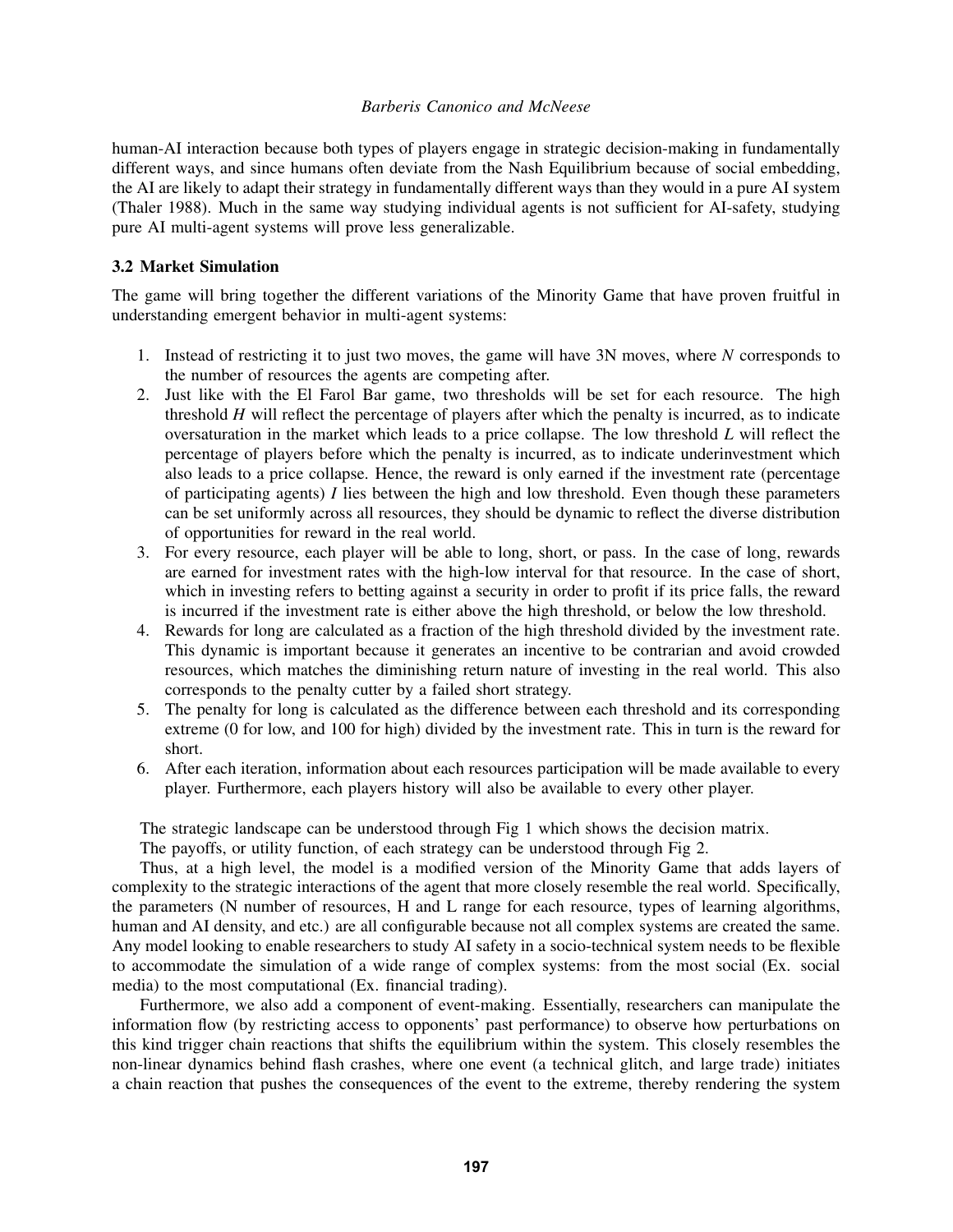|       | I < L         | L < I < H     | I > H         |
|-------|---------------|---------------|---------------|
| Long  | (I - L) / I   | H/I           | $(H - I) / H$ |
| Pass  | 0             | 0             | 0             |
| Short | $(L - I) / I$ | $(-1)(H / I)$ | $(1 - H) / H$ |

*Barberis Canonico and McNeese*

Figure 1: Modified Minority Game.

more fragile. This is consistent with prior research on black swan events suggesting that counter-factual reasoning highlights points of fragility within a complex system [\(Taleb 2007\)](#page-10-5).

Specifically, the model enables multi-dimensional observations that can inform a coherent picture of complex human-AI systems:

- What kind of self-organizing structure do the AI-agents converge to? How does this change when humans enter the game?
- How does the macro-behavior of human players deviate when the AI-agents enter the mix?
- What kind of events trigger flash crashes?
- How quickly does the complex adaptive system emerging from humans and AIs playing the game adapt to new events?
- What kind of strategy (short-term and high-frequency vs long-term and sporadic) does the humans and AIs cluster around?
- Do the human and AI agents exhibit cooperative behavior? How does this change as the number of agents increases?
- How do different machine learning algorithms affect the systems' behavior? Are some algorithms more contrarian or trend-following than others?

# 4 EXPERIMENTAL SETUP

As a starting point, we sought out to study the strategic behavior of a multi-agent system constituted purely by AI agents. Specifically, we built mixed populations of 12 agents of 3 different models: Vanilla Policy Gradient (VPG) [\(Williams 1992\)](#page-11-3), Deep-Q Networks (DQN), and Trust Region Policy Optimizers (TRPO) through the Tensorforce library [\(Schaarschmidt et al. 2018\)](#page-10-23). DeepQ agents rely on Q-learning and use deep neural networks to estimate value for unseen states, which would otherwise be a limitation of Q-learning alone [\(Mnih et al. 2013\)](#page-10-24). TRPO agents are unique in that they do not simply compute the optimal course of action based on the discounted future value of their strategic decision, but they also explore and optimize alternatives valuations for future rewards contingent upon different strategies [\(Schulman et al. 2015\)](#page-10-25). This architecture is useful for our type of experiment because we are not interested in how rapidly the agent makes its decisions, but rather how close the agent gets to the globally optimal strategy and its consequences in a strategically interdependent environment.

We begin with a homogeneous agent population because the deployment of different reinforcement learning algorithms could potentially confound the results since they can be attributed to the difference in architecture between the agents as opposed to being highlighted as an inherent feature of multi-agent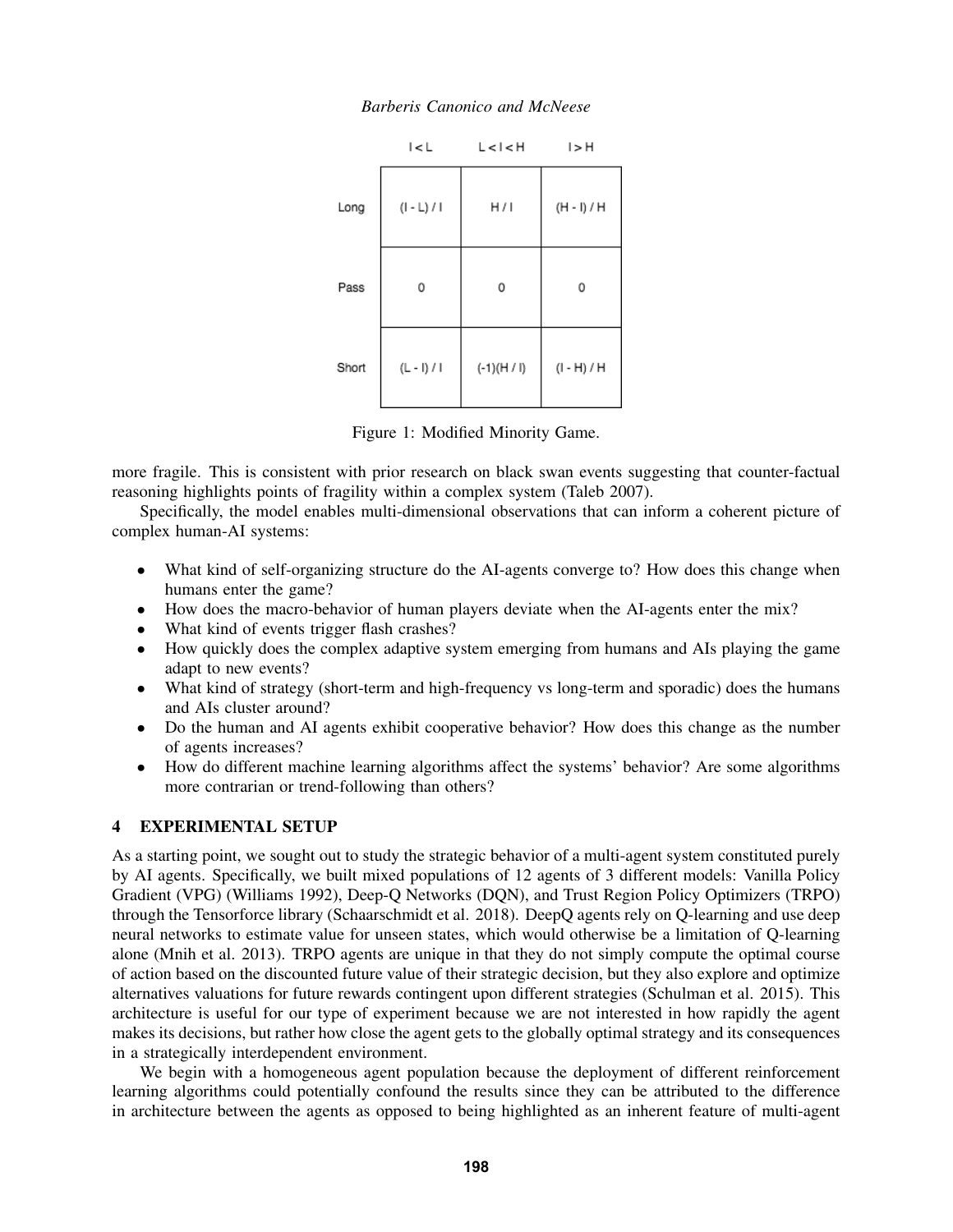

Figure 2: The utility functions of each strategy in a [15, 60] El Farol Bar game as I increases.

behavior. We subsequently explore all combinations of the 3 agent types. We tested each population on 3 environments with differing level of resources (1, 5, and 10 resources) to identify any effect expanding resources available would have on the behavior of the agents.

The high threshold after which the negative payoff occurred was 70% participation by the agents and the low threshold was 30%. Hence, in order to occur a positive payoff by going long, participation needed to be between 30% and 70% of the overall agent population. Each agents decision space was constituted by 3 discrete values (0, 1, and 2) where 0 meant short, 1 meant no participation, and 2 meant long. Each agents overall action space was thus their decision space multiplied by the number of resources, creating a total of 243 (3 elevated to the 5th power) possible moves. Each action/move was expressed by the agent through a 1D vector of 5 values, one for each resource  $(Ex. [0, 2, 1, 0, 2])$ .

Once every agent submitted its action, the environment computed the overall participation rate, and based on whether it fell between the two thresholds, a payoff was computed and then the environment separately computed the rewards for each agent based on whether they went long, short, or abstained from participating for each particular resource. Specifically, each agent received as its reward the sum of each individual payoff for the resources as calculated through the model referenced in Figure 1. As its state in the game, each agent received the entire agent populations moves from the prior turn (Ex.  $[0, 2, 1]$ ,  $0,2]$ , $[0,1,0,0,2]$ , $[0,2,2,1,2]$ , $[2,1,1,0,2]$ ... ]). This setup is useful because it reduces the confounding effect of information asymmetry: all of the agents get to observe their opponents moves in the prior turn, which forces each agent to adapt its strategy in response to their opponents awareness of theirs as they advance in the game.

Prior to recording the data from our simulation, we trained each agent through 1 million iterations of the game to minimize the chance for randomness due to initial exploratory behavior. After such a large number of iterations over such a simple game, each agents strategic policy becomes more sophisticated and more indicative of the agents underlying strategic reasoning. Our simulation ran for 100,000 turns.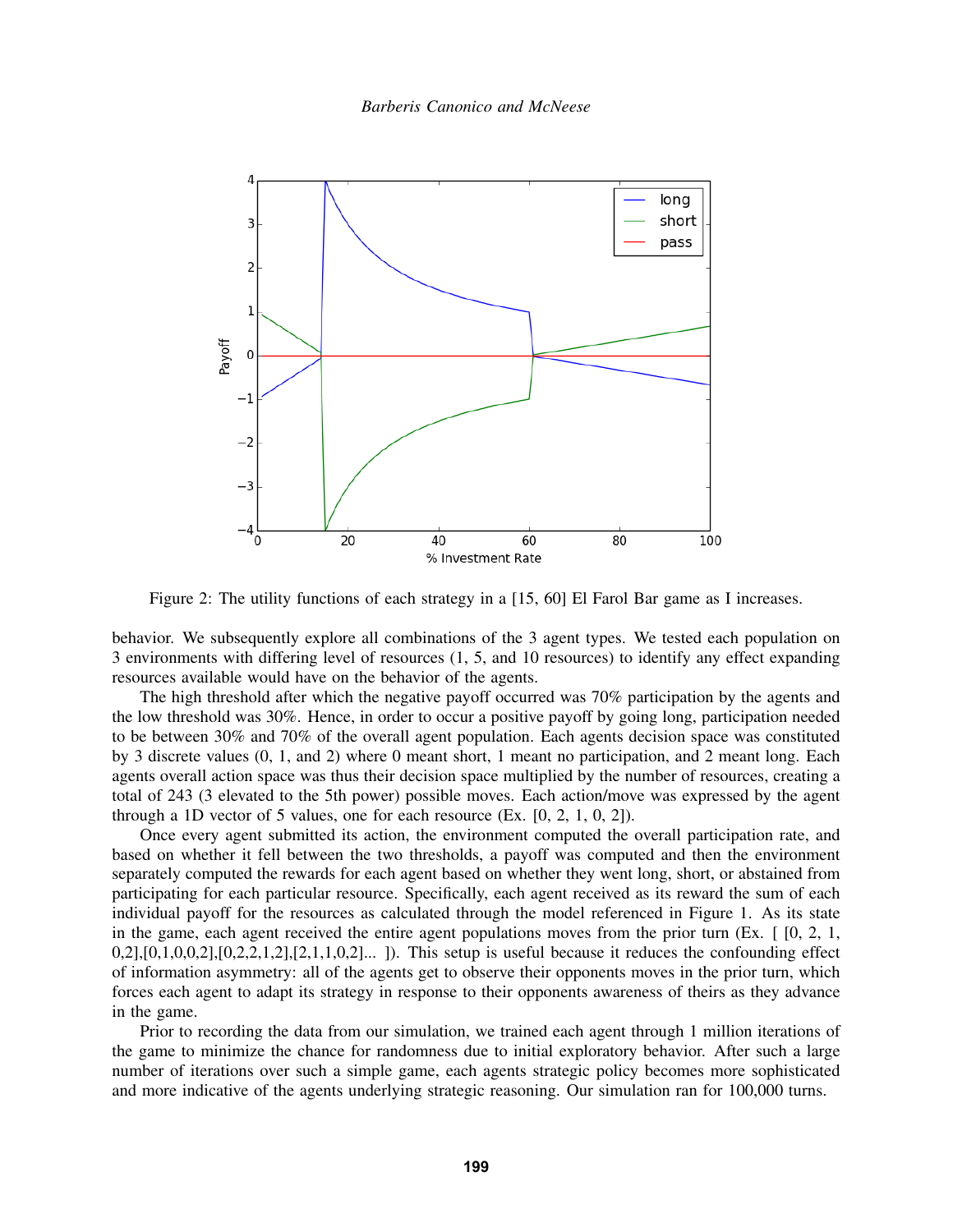# 5 RESULTS

Every turn, the environment computes the overall outcome for a resource: based on the participation rate, the resource will either yield to a positive payoff for the agents who went long or a negative one (for short strategies the payoffs are calculated by reversing the payoff from the long side). Thus, every turn each resource payoff can be considered an event: if participation is below the minimum threshold, then a correction occurs, whereas in the case of participation being higher than the maximum threshold, a crash occurs, otherwise stable growth occurs. Tables [1,](#page-7-0) [2,](#page-7-1) and [3](#page-7-2) show how often each type of event occurred for each resource.

| <b>Agent Combo</b> | <b>Bubbles</b> | Stable Growth | Crashes |
|--------------------|----------------|---------------|---------|
| <b>TRPO</b>        | 0.385          | 60.038        | 39.577  |
| <b>DQN</b>         | 0.0            | 0.0           | 100.0   |
| <b>VPG</b>         | 0.497          | 63.939        | 35.564  |
| TRPO + DQN         | 3.234          | 61.242        | 35.524  |
| $TRPO + VPG$       | 0.309          | 58.026        | 41.665  |
| $DON + VPG$        | 8.145          | 91.855        | 0.0     |
| $TRPO + DQN + VPG$ | 0.212          | 79.28         | 20.508  |

<span id="page-7-0"></span>Table 1: Market Event Frequency for 1 Resource.

| Table 2. Market Event Prequency for 5 Resources. |                     |               |         |  |  |
|--------------------------------------------------|---------------------|---------------|---------|--|--|
| Agent Combo                                      | <b>Bubbles</b>      | Stable Growth | Crashes |  |  |
| <b>TRPO</b>                                      | 0.3344              | 58.1816       | 41.484  |  |  |
| <b>DON</b>                                       | 0.0                 | 0.0           | 100.0   |  |  |
| <b>VPG</b>                                       | 0.3684              | 60.635        | 38.9966 |  |  |
| $TRPO + DQN$                                     | 0.5818              | 81.8454       | 17.5728 |  |  |
| TRPO + VPG                                       | 0.4928              | 63.037        | 36.47   |  |  |
| $DON + VPG$                                      | 1.1934              | 72.404        | 26.40   |  |  |
| $TRPO + DON + VPG$                               | $\overline{2.1125}$ | 65.5664       | 32.321  |  |  |

<span id="page-7-1"></span>Table 2: Market Event Frequency for 5 Resources.

<span id="page-7-2"></span>Table 3: Market Event Frequency for 10 Resources.

| <b>Agent Combo</b> | <b>Bubbles</b> | Stable Growth | Crashes |
|--------------------|----------------|---------------|---------|
| <b>TRPO</b>        | 0.475          | 62.383        | 37.14   |
| <b>DON</b>         | 0.0            | 0.0           | 100.0   |
| <b>VPG</b>         | 0.3896         | 60.949        | 38.6614 |
| $TRPO + DQN$       | 1.2817         | 60.592        | 38.125  |
| TRPO + VPG         | 0.2942         | 58.2147       | 41.491  |
| $DQN + VPG$        | 0.0383         | 38.2225       | 61.7392 |
| $TRPO + DON + VPG$ | 0.9299         | 55.8729       | 43.1971 |

There are a few major patterns that appear immediately. First, for all the resources, the frequency of bubbles is less than 10% of all the events. The number gets below 5% and even below 1% as the number of resources expand. The agents are clearly unlikely to inflate the participation in a resource, which stands in sharp contrast with the observations on the irrational exuberance highlighted in humans. Second, except for a homogenous populations for DQNs, stable growth occurs quite frequently. This indicates that the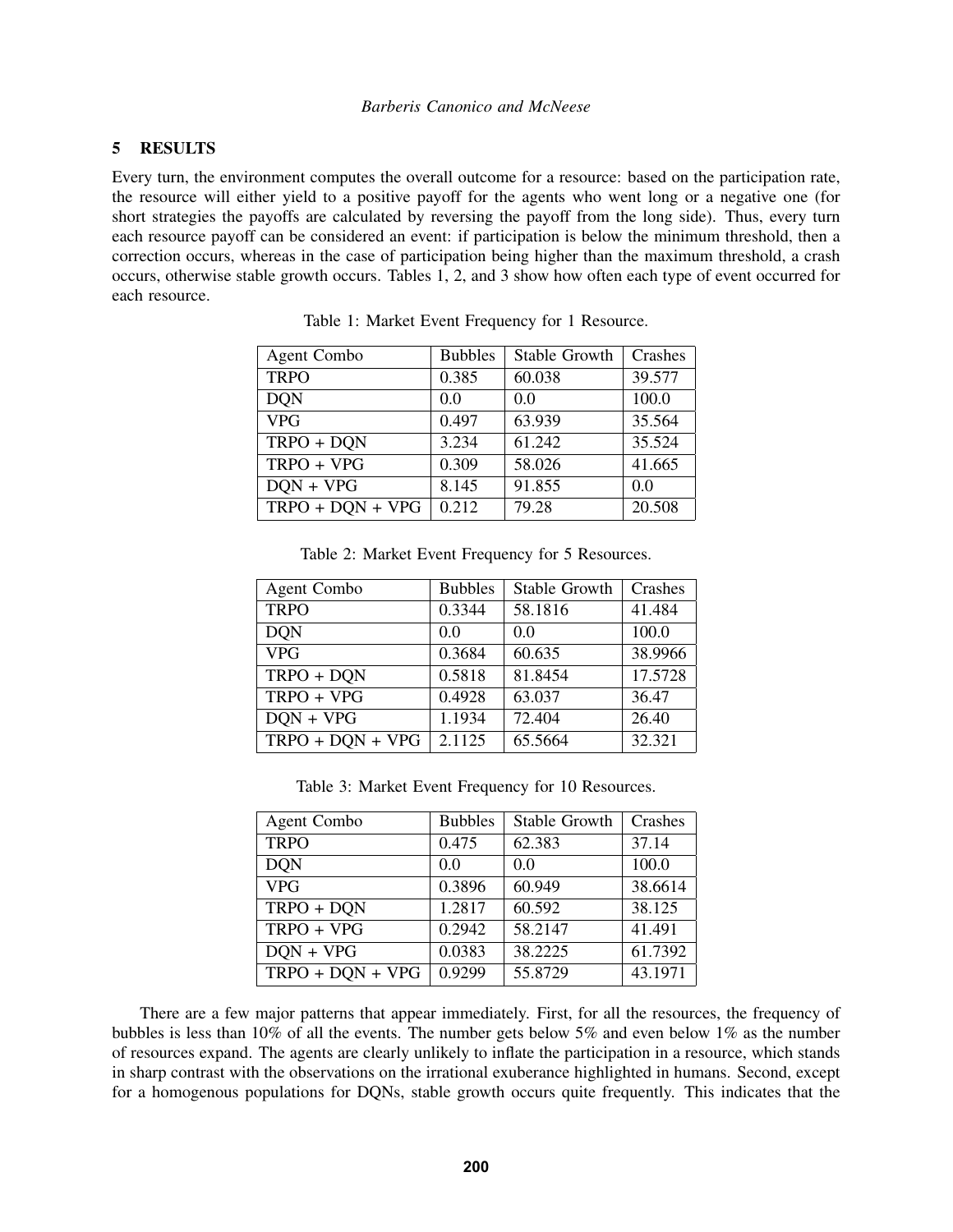emergent behavior of the agents collective decision-making often leads to mutually beneficial outcomes, albeit in a temporary way. Third, crashes range from 30% to 60% which indicates that the agents often withdraw suddenly from the resources thereby causing a crash. This pattern uniquely validates the use of the model to study flash crashes since in the context of financial trading, high frequency trading algorithms often rapidly withdraw from trading positions, leading to sharp sell-offs that move the stock market downwards. Lastly, full DQN populations converge towards crashes 100%, which stands in sharp contrast to the 30-40% frequency of crashes for VPGs and DQNs, suggesting that DQNs reach a complete as opposed to mixed equilibrium.

Furthermore, we analyzed the relationship between agents choosing to "short" resources and those resource crashes. Specifically, we calculated the median, mean, and standard deviation of the frequency of short positions whenever a crash occurred. Tables [4,](#page-8-0) [5,](#page-8-1) [6](#page-8-2) displays these results.

<span id="page-8-0"></span>

| Agent Combo        | Median | Mean   | <b>Standard Deviation</b> |
|--------------------|--------|--------|---------------------------|
| <b>TRPO</b>        | 50.0   | 50.0   | 0.0                       |
| <b>DQN</b>         | 100.0  | 100.0  | 100.0                     |
| <b>VPG</b>         | 50.0   | 50.0   | 0.0                       |
| $TRPO + DQN$       | 0.0    | 0.0    | 0.0                       |
| TRPO + VPG         | 50.0   | 50.0   | 0.0                       |
| $DON + VPG$        | 0.0    | 0.0    | 0.0                       |
| $TRPO + DON + VPG$ | 33.333 | 33.333 | 0.0                       |

Table 4: Frequency of Short Positions During Crashes for 1 Resources.

Table 5: Frequency of Short Positions During Crashes for 5 Resources.

<span id="page-8-1"></span>

| <b>Agent Combo</b> | Median | Mean  | <b>Standard Deviation</b> |
|--------------------|--------|-------|---------------------------|
| <b>TRPO</b>        | 50.0   | 50.90 | 1.818                     |
| <b>DON</b>         | 100.0  | 100.0 | 0.0                       |
| VPG                | 50.0   | 48.88 | 3.6335                    |
| $TRPO + DQN$       | 50.0   | 52.77 | 9.212                     |
| TRPO + VPG         | 50.0   | 50.90 | 3.956                     |
| $DON + VPG$        | 55.55  | 55.55 | 7.856                     |

Table 6: Frequency of Short Positions During Crashes for 10 Resources.

<span id="page-8-2"></span>

| Agent Combo        | Median | Mean   | <b>Standard Deviation</b> |
|--------------------|--------|--------|---------------------------|
| <b>TRPO</b>        | 50.0   | 50.44  | 5.419                     |
| <b>DON</b>         | 100.0  | 100.0  | 0.0                       |
| <b>VPG</b>         | 50.0   | 49.646 | 4.409                     |
| $TRPO + DQN$       | 57.77  | 54.72  | 13.08                     |
| TRPO + VPG         | 50.0   | 50.0   | 4.059                     |
| $DQN + VPG$        | 52.727 | 52.737 | 16.702                    |
| $TRPO + DON + VPG$ | 50.505 | 50.545 | 6.038                     |

There are 2 major patterns that should be highlighted. First, DQNs converged towards shorting 100% of the time, which is consistent with the prior result that full DQN populations cause every resource to crash. Secondly, every other combination leads to the agents shorting the resource right before a crash up to 50% of the time. Specifically, over half the agents not only do not participate into a resource before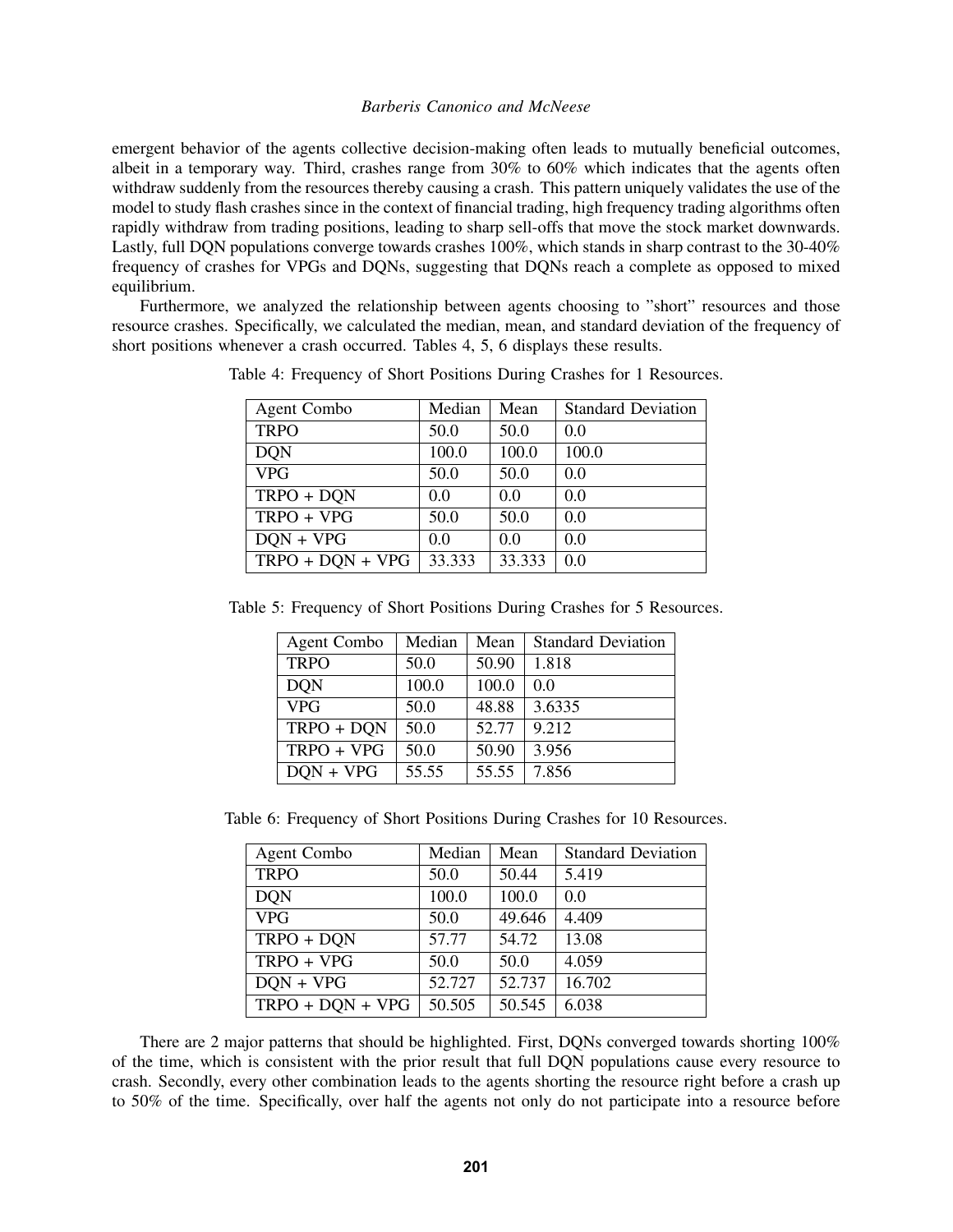a crash, but they actively bet against. No participation was an extremely unlikely choice by all of agents across all experimental conditions.

# 6 DISCUSSION

Our results indicate that even a simple multi-agent system can have destabilizing consequences in a complex environment. Instead of creating upward pressure that eventually crosses the max threshold (analogous to financial bubbles bursting), the agents caused participation in each resource to collapse (analogous to a market crash) suddenly. Contrary to the well-documented human bias that favors inflated valuations, the agents did not exhibit such exuberant behavior. The results clearly indicate that the AI agents have fundamentally different strategic reasoning processes that favor more conservative strategies.

Furthermore, our model clearly enabled the observation of a dangerous AI behavior that would go undetected in traditional AI-safety research. Specifically, merely studying a single agent to constrain its behavior in a particular environment is not sufficient because that same agent could, as part of a multi-agent system, behave in harmful ways as part of its response to the other agents. Our experiment demonstrates that game theory can provide many interesting set ups to study these phenomena in order to refine our understanding of AI-safety.

Additionally, our findings highlight the concrete implications of complex Nash equilibria. In scenarios where the NE does not lead to a pure strategy or where the NE is not easily computable, the resulting strategic decisions made by the AI agents can lead to negative effects to the overall system. We found no evidence that longer training improved the agents ability to coordinate towards mutually beneficial outcomes or even towards any time of equilibrium that resulted in stability for the system. Also, any assumption that the agents would develop some super-rational behavior that would maximize collective gain was invalidated.

Our data also indicates that the agents had no reservations betting against the consensus. The reasoning behind this type of risk taking behavior is not clear yet, and it warrants further research. However, the data makes it very clear that the agents self-interested pursuit of their objective will turn adversarial if given the option. This is consistent with DeepMinds and OpenAIs prior research over their agents propensity towards cheating if given the opportunity. The consequences of an adversarial relationship between humans and AIs cannot be understated: AI behavior will turn aggressive if an adversarial dynamic emerges in a complex interaction.

It is worth reiterating that the objective of the model is not to level the playing field between the different types of agents. Instead, its purpose is to simulate the conditions of complex systems to study black swan events like flash crashes. Flash crashes are a useful model to begin researching the harmful outcomes of emergent AI behavior to build more robust systems.

Robustness needs to become a core feature of our socio-technical systems. As AI begins to take over and manage e-commerce, nurse-assignment, investing and medical diagnostics, researchers need to be constantly asking questions about the fragility of our system. Researchers need to highlight potential failure points and pre-emptive solutions to flash crashes, in the same way that stock exchanges implemented automatic systems to momentarily halt trading of stocks that rapidly shifted in price in a statistically anomalous way.

Furthermore, while pursuing AI-testing on an individual level, AI-safety research needs to broaden its scope and consider not only homogeneous (same learning algorithm) multi-agent systems of AIs, but also heterogeneous (different learning algorithms) ones. More importantly however, AI-safety research needs to encompass the human factor, and deeply research the ways in which collective human behavior changes in response to collective AI-agent behavior and vice versa. The emergent consequences of these feedback loops lie at the foundation of a safe architecture of human-AI systems.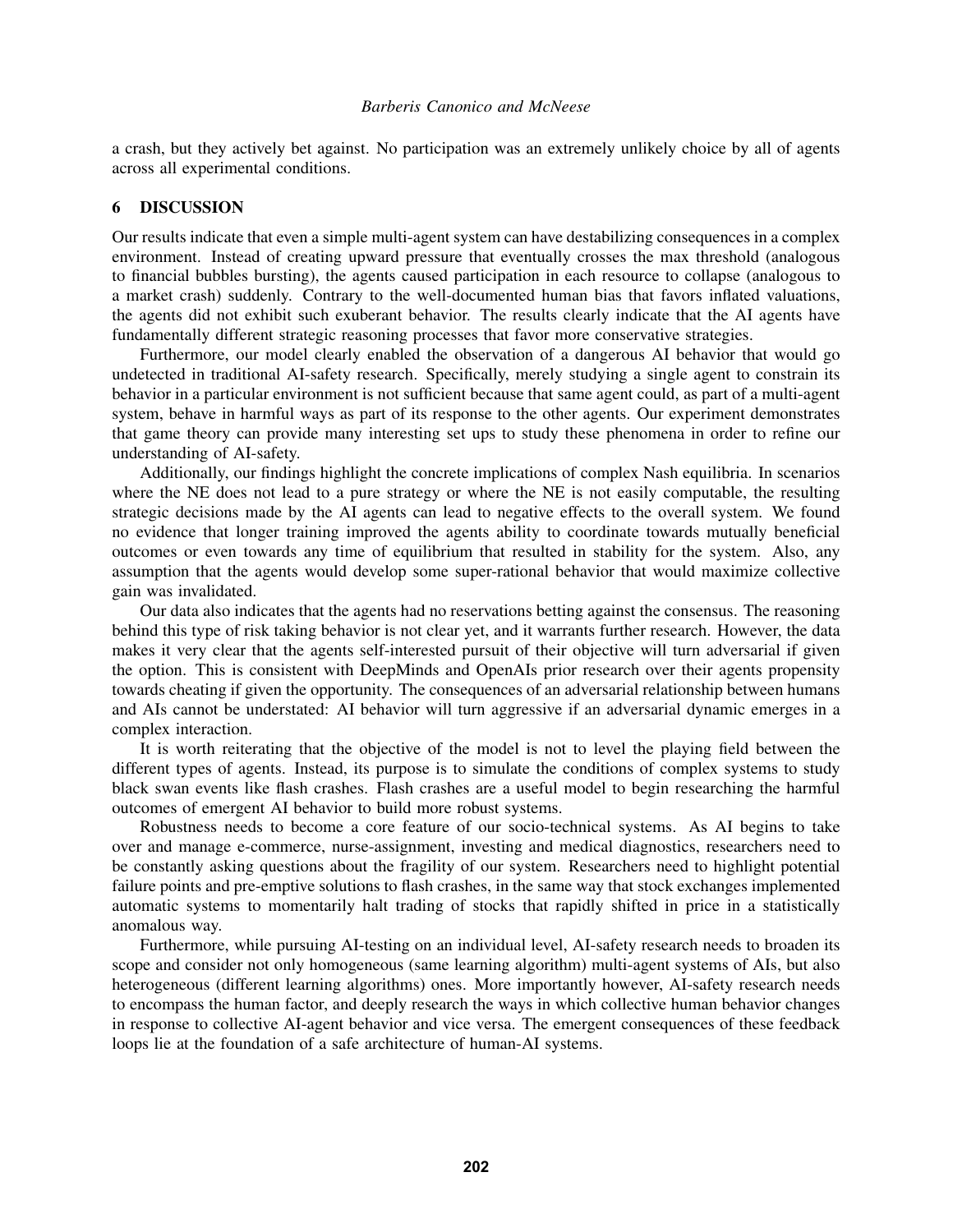#### 7 CONCLUSION

The evolution of computer hardware has enabled unprecedented advancements in machine learning, as it has recently become possible to train AI to tackle complex challenges. Alongside this progress, more research needs to be conducted on how to avoid harmful outcomes from the emergent behavior of AI multiagent systems, because flash crashes in domains outside of finance, like healthcare, can have devastating consequences. This model is a step in the right direction, because it is flexible enough to accommodate a researchers exploration of how different game parameters affect collective outcomes, and, just like Gridworld, provides a test-bed for present and future machine learning algorithms.

#### REFERENCES

- <span id="page-10-4"></span>Amodei, D., C. Olah, J. Steinhardt, P. Christiano, J. Schulman, and D. Mané. 2016. "Concrete Problems in AI Safety". ArXiv *preprint ArXiv:1606.06565*.
- <span id="page-10-20"></span>Araujo, R. M., and L. C. Lamb. 2004. "Towards Understanding the Role of Learning Models in the Dynamics of the Minority Game". In *16th IEEE International Conference on Tools with Artificial Intelligence*, 727–731. IEEE.
- <span id="page-10-18"></span>Arthur, W. B. 1994. "Inductive Reasoning and Bounded Rationality". *The American Economic Review* 84(2):406–411.
- <span id="page-10-7"></span>Bozdog, D., I. Florescu, K. Khashanah, and J. Wang. 2011. "Rare Events Analysis for High-Frequency Equity Data". *Wilmott* 2011(54):74–81.
- <span id="page-10-11"></span>Cavestro, S. 2017. "The High Frequency Trading Phenomenon and its Influence on Capital Markets: Evidences from the Pound Flash Crash".
- <span id="page-10-15"></span>Challet, D., M. Marsili, and Y.-C. Zhang. 2000. "Modeling Market Mechanism with Minority Game". *Physica A: Statistical Mechanics and its Applications* 276(1-2):284–315.
- <span id="page-10-12"></span>Clancy, T. R. 2015. "Complexity, Flow, and Antifragile Healthcare Systems: Implications for Nurse Executives". *Journal of Nursing Administration* 45(4):188–191.
- <span id="page-10-19"></span>Ein-Dor, L., R. Metzler, I. Kanter, and W. Kinzel. 2001. "Multichoice Minority Game". *Physical Review E* 63(6):066103.
- <span id="page-10-1"></span>Foerster, J., R. Y. Chen, M. Al-Shedivat, S. Whiteson, P. Abbeel, and I. Mordatch. 2018. "Learning with Opponent-Learning Awareness". In *Proceedings of the 17th International Conference on Autonomous Agents and MultiAgent Systems*, 122–130. International Foundation for Autonomous Agents and Multiagent Systems.
- <span id="page-10-0"></span>Golub, A., J. Keane, and S.-H. Poon. 2012. "High Frequency Trading and Mini Flash Crashes". *Available at SSRN 2182097*.
- <span id="page-10-9"></span>Grocer, S. 2010. "Senators Seek Regulators Report on Causes of Market Volatility". *WallStreet Journal, May* 7:5.
- <span id="page-10-17"></span>Hart, M., P. Jefferies, N. Johnson, and P. Hui. 2001. "Crowd–Anticrowd Theory of the Minority Game". *Physica A: Statistical Mechanics and its Applications* 298(3-4):537–544.
- <span id="page-10-16"></span>Hod, S., and E. Nakar. 2002. "Self-Segregation Versus Clustering in the Evolutionary Minority Game". *Physical Review Letters* 88(23):238702.
- <span id="page-10-3"></span>Hu, J., M. P. Wellman et al. 1998. "Multiagent Reinforcement Learning: Theoretical Framework and an Algorithm.". In *ICML*, Volume 98, 242–250. Citeseer.
- <span id="page-10-14"></span>Huang, Z.-G., J.-Q. Zhang, J.-Q. Dong, L. Huang, and Y.-C. Lai. 2012. "Emergence of Grouping in Multi-Resource Minority Game Dynamics". *Scientific Reports* 2:703.
- <span id="page-10-10"></span>Ismail, Netty Idayu and Mnyanda, L 2016. "Flash Crash of the Pound Baffles Traders with Algorithms Being Blamed".
- <span id="page-10-8"></span>Kirilenko, A., A. S. Kyle, M. Samadi, and T. Tuzun. 2017. "The Flash Crash: High-Frequency Trading in an Electronic Market". *The Journal of Finance* 72(3):967–998.
- <span id="page-10-6"></span>Leike, J., M. Martic, V. Krakovna, P. A. Ortega, T. Everitt, A. Lefrancq, L. Orseau, and S. Legg. 2017. "AI Safety Gridworlds". *ArXiv preprint ArXiv:1711.09883*.
- <span id="page-10-21"></span>Metzler, R., W. Kinzel, and I. Kanter. 2000. "Interacting Neural Networks". *Physical Review E* 62(2):2555.
- <span id="page-10-24"></span>Mnih, V., K. Kavukcuoglu, D. Silver, A. Graves, I. Antonoglou, D. Wierstra, and M. Riedmiller. 2013. "Playing Atari with Deep Reinforcement Learning". *ArXiv preprint ArXiv:1312.5602*.
- <span id="page-10-13"></span>Nash, J. F. et al. 1950. "Equilibrium Points in N-Person Games". *Proceedings of the National Academy of Sciences* 36(1):48–49.
- <span id="page-10-23"></span>Schaarschmidt, M., A. Kuhnle, B. Ellis, K. Fricke, F. Gessert, and E. Yoneki. 2018. "LIFT: Reinforcement Learning in Computer Systems by Learning from Demonstrations". *CoRR* abs/1808.07903.
- <span id="page-10-25"></span>Schulman, J., S. Levine, P. Abbeel, M. Jordan, and P. Moritz. 2015. "Trust Region Policy Optimization". In *International Conference on Machine Learning*, 1889–1897.

<span id="page-10-5"></span>Taleb, N. N. 2007. *The Black Swan: The Impact of the Highly Improbable*, Volume 2. Random House.

- <span id="page-10-2"></span>Tampuu, A., T. Matiisen, D. Kodelja, I. Kuzovkin, K. Korjus, J. Aru, J. Aru, and R. Vicente. 2017. "Multiagent Cooperation and Competition with Deep Reinforcement Learning". *PloS One* 12(4):e0172395.
- <span id="page-10-22"></span>Thaler, R. H. 1988. "Anomalies: The Ultimatum Game". *Journal of Economic Perspectives* 2(4):195–206.